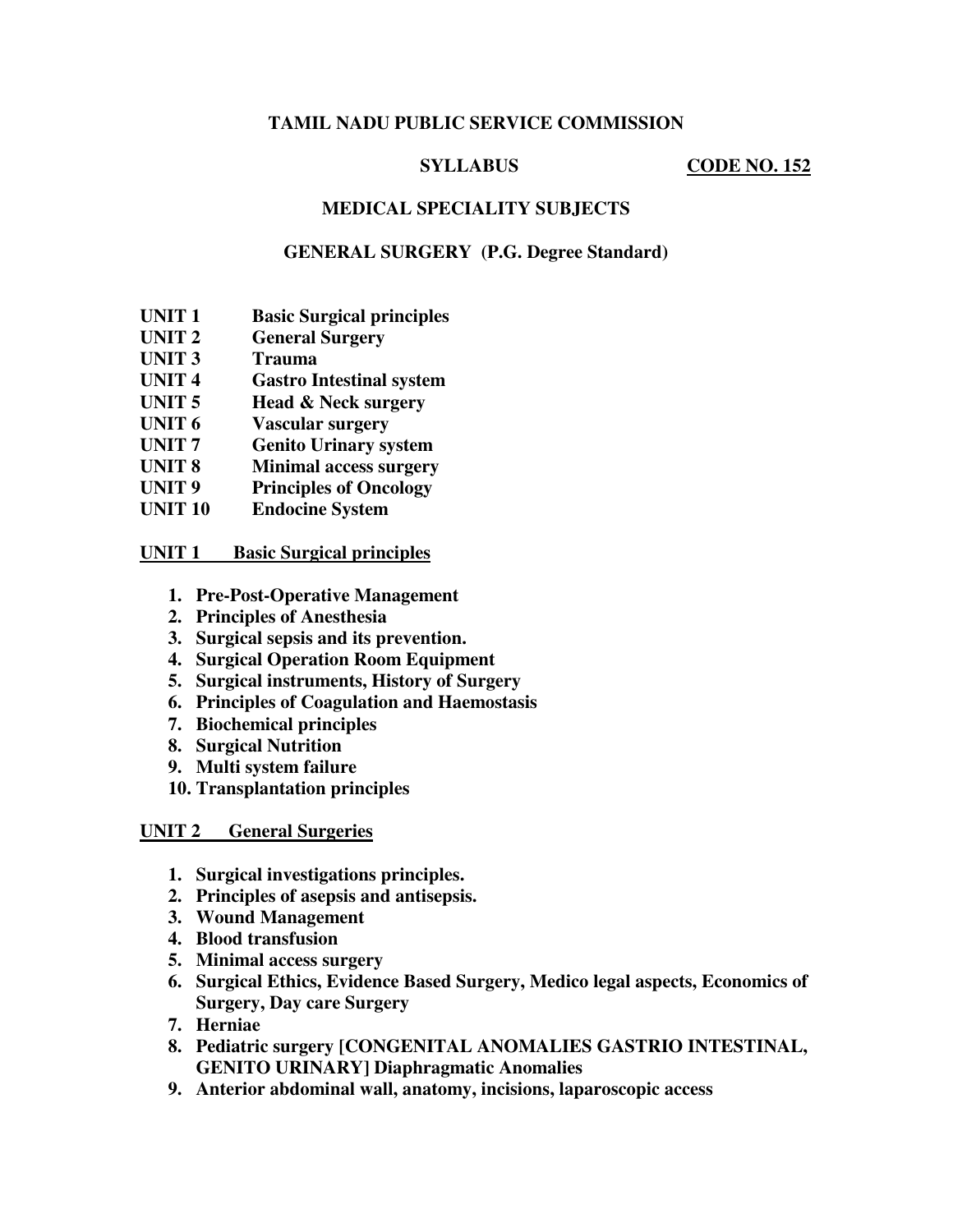- **10. Acute abdomen**
- **11. Principles and Management of Common Fracture and Immobilization techniques**
- **12. Bone Tumors, Nerve, Tendon injuries**

## **UNIT 3 Traumas**

- **1. Initial Assessment and Resuscitation after Trauma**
- **2. Injuries to Chest, Head, Neck and Face**
- **3. Injuries to Abdomen and Pelvis**
- **4. Head injuries resuscitation**
- **5. Burns management**
- **6. Surgical Triage in Disaster**
- **7. Principles of Imaging in Trauma patients**
- **8. Sports injuries**
- **9. Metabolic response to Trauma**
- **10. Vascular injuries**

### **UNIT 4 Gastro Intestinal systems**

- **1. Oesophagus**
- **2. Stomach**
- **3. Small intestines**
- **4. Appendix**
- **5. Colon**
- **6. Rectum and Anal canal**
- **7. Liver**
- **8. Pancreas**
- **9. Biliary tree**
- **10. Anastomosis**

### **UNIT 5 Head & Neck surgery**

- **1. Maintenance of airway, Tracheostomy.**
- **2. Salivary gland disease.**
- **3. Lymphatic nodes**
- **4. Swellings of the neck**
- **5. Swellings of scalp and face**
- **6. Surgical flaps**
- **7. Oral malignancies**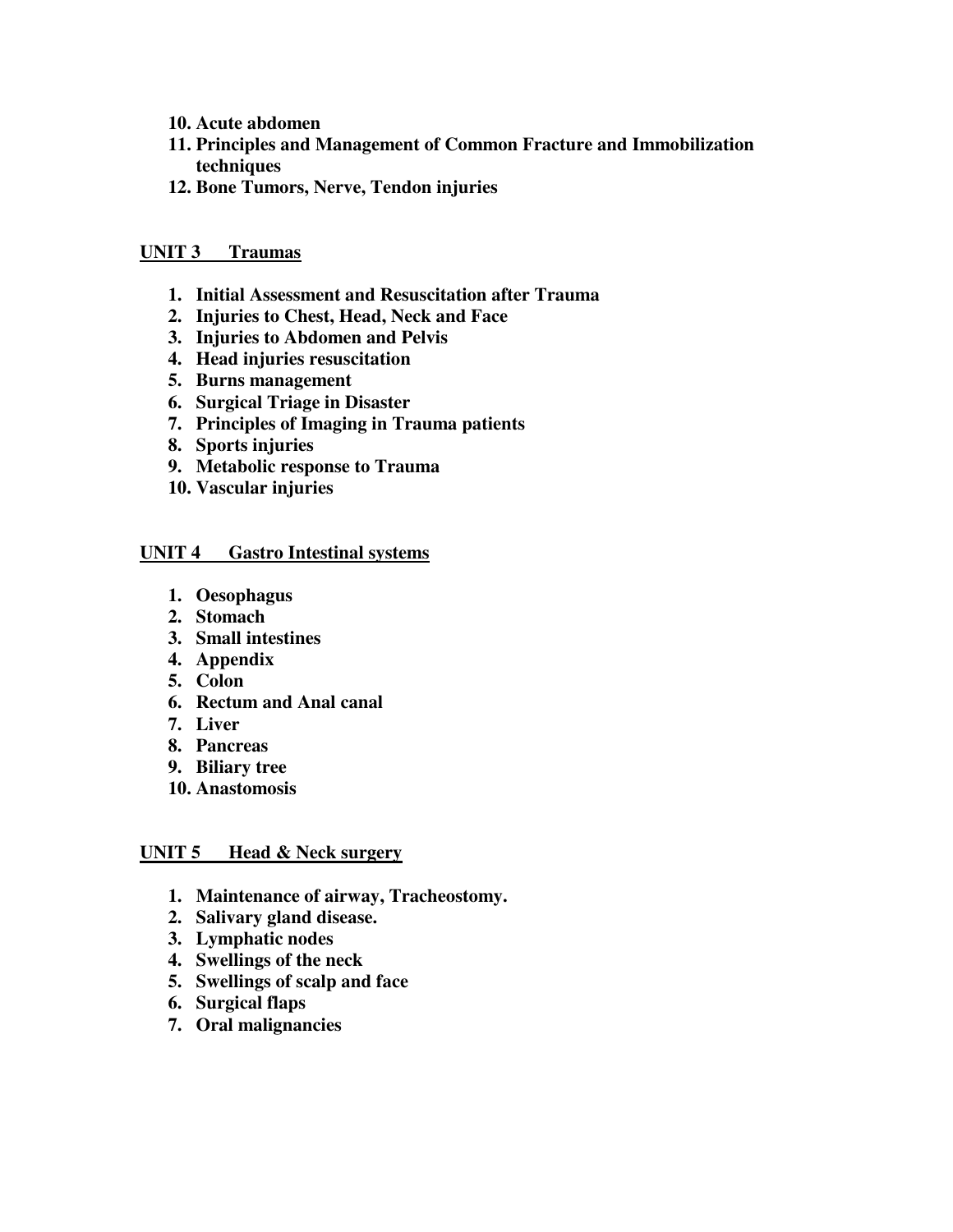#### **UNIT 6 vascular surgeries**

- **1. Vascular Investigations**
- **2. Vascular Surgical principles**
- **3. Endovascular procedures**
- **4. Carotid disease**
- **5. Occlusive arterial disease**
- **6. Aneurysms**
- **7. Amputations**
- **8. Diabetic foot**
- **9. Venous disease**
- **10. Lymphatic disorders**

## **UNIT 7 Genito Urinary systems**

- **1. Principles of the surgical treatment of Kidney.**
- **2. Investigations in Urology**
- **3. Urinary tract infections**
- **4. Urinary calculi.**
- **5. Transplantation**
- **6. Surgical diseases of Prostate gland**
- **7. Retention of Urine**
- **8. Pain and swelling in the scrotum**
- **9. Testicular diseases**
- **10. Principles of Endo Urology**
- **11. Gynaec Surgery related to General Surgery PID, Ectopic, Ovarian cyst, LSCS, Family Planning**

### **UNIT 8 Breast**

- **1. Benign breast diseases**
- **2. Carcinoma breast**
- **3. Gynaecomazia**
- **4. Breast reconstruction**
- **5. Newer investigations**

### **UNIT 9 Principles of Oncology**

- **1. Epidemiology of cancer and tumor registries.**
- **2. Principles of cancer treatment by surgery, radiotherapy, chemotherapy, immunotherapy and hormone therapy.**
- **3. Principles of molecular biology of cancer, carcinogenesis; genetic factors; mechanisms of metastasis.**
- **4. Cancer screening**
- **5. TNM staging principles**
- **6. Terminal care of cancer patients; pain relief.**